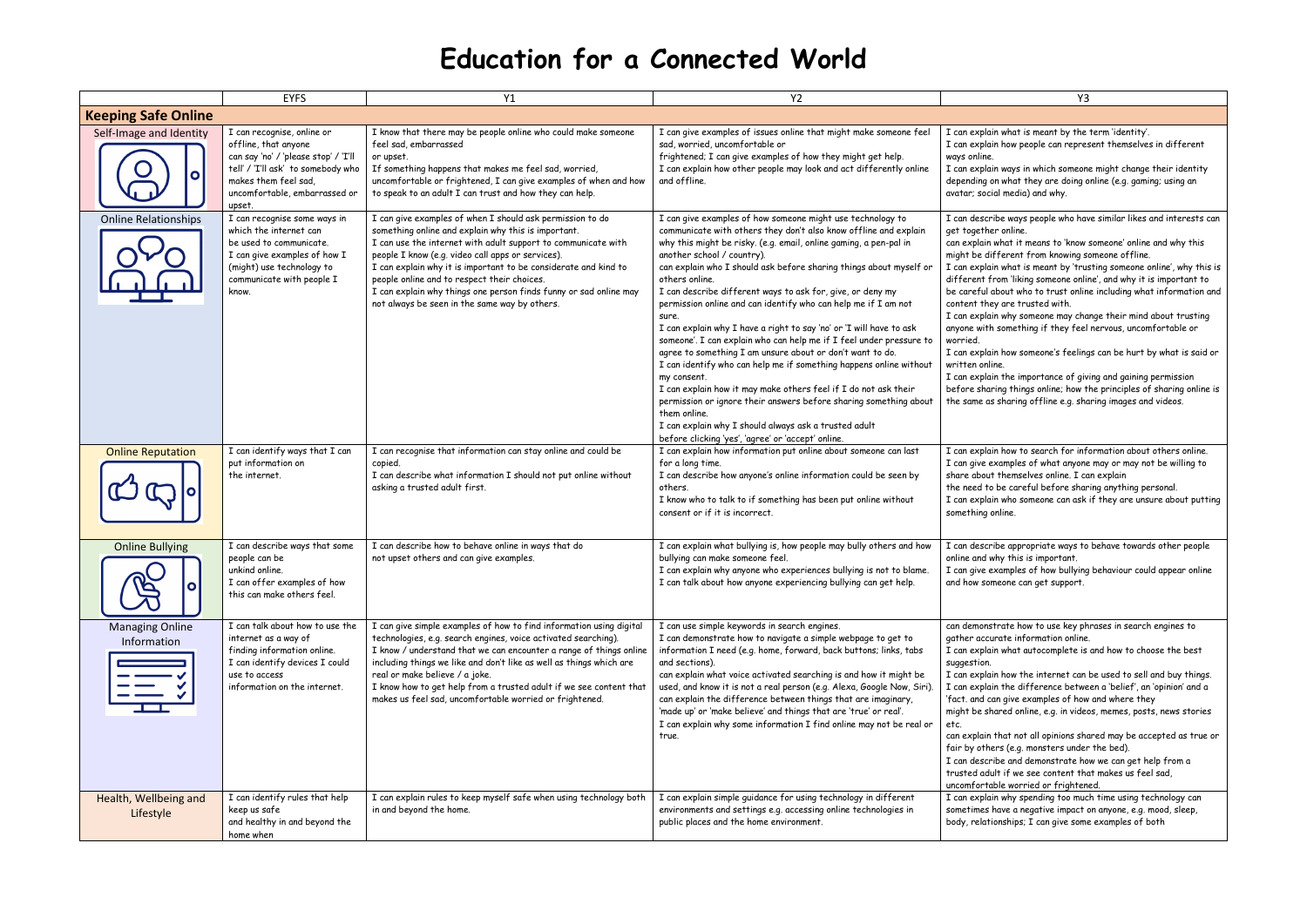## **Education for a Connected World**

|                             | using technology.<br>I can give some simple examples<br>of these rules.                                                                                                                                                                        |                                                                                                                                                                                                                                                                                                                                                                                                       | I can say how those rules / guides can help anyone accessing online<br>technologies.                                                                                                                                                                                                                                                                                                                                                                                                    | positive an<br>time engag                                                                                        |
|-----------------------------|------------------------------------------------------------------------------------------------------------------------------------------------------------------------------------------------------------------------------------------------|-------------------------------------------------------------------------------------------------------------------------------------------------------------------------------------------------------------------------------------------------------------------------------------------------------------------------------------------------------------------------------------------------------|-----------------------------------------------------------------------------------------------------------------------------------------------------------------------------------------------------------------------------------------------------------------------------------------------------------------------------------------------------------------------------------------------------------------------------------------------------------------------------------------|------------------------------------------------------------------------------------------------------------------|
| <b>Privacy and Security</b> | I can identify some simple<br>examples of my personal<br>information (e.g. name, address,<br>birthday, age, location).<br>I can describe who would be<br>trustworthy to share this<br>information with; I can explain<br>why they are trusted. | I can explain that passwords are used to protect information,<br>accounts and devices.<br>I can recognise more detailed examples of information that is<br>personal to someone (e.g where someone lives and goes to school,<br>family names).<br>I can explain why it is important to always ask a trusted adult<br>before sharing any personal information online, belonging to myself<br>or others. | I can explain how passwords can be used to protect information,<br>accounts and devices.<br>I can explain and give examples of what is meant by 'private' and<br>'keeping things private'.<br>I can describe and explain some rules for keeping personal<br>information private (e.g. creating and protecting passwords).<br>I can explain how some people may have devices in their homes<br>connected to the internet and give examples (e.g. lights, fridges,<br>toys, televisions). | I can desci<br>passwords<br>I can give<br>people the<br>I can explo<br>should tell<br>I can desci<br>anyone's in |
| Copyright and Ownership     | I know that work I create<br>belongs to me.<br>I can name my work so that<br>others know it belongs<br>to me.                                                                                                                                  | I can explain why work I create using technology belongs to me.<br>I can say why it belongs to me (e.g. 'I designed it' or 'I filmed it").<br>I can save my work under a suitable title / name so that others<br>know it belongs to me (e.g. filename, name on content).<br>I understand that work created by others does not belong to me<br>even if I save a copy.                                  | I can recognise that content on the internet may belong to other<br>people.<br>I can describe why other people's work belongs to them.                                                                                                                                                                                                                                                                                                                                                  | I can explo<br>without pe<br>might caus                                                                          |

|                                      | Y4                                                                                                                                                                                                                                                                                                                                                                                                                                          | Y5                                                                                                                                                                                                                                                                                                                                                                                                                                                                                                                                                                                                                                                                                                                                             | Y6                                                                                                                                                                                                                                                                                                                                                                                                                                       |
|--------------------------------------|---------------------------------------------------------------------------------------------------------------------------------------------------------------------------------------------------------------------------------------------------------------------------------------------------------------------------------------------------------------------------------------------------------------------------------------------|------------------------------------------------------------------------------------------------------------------------------------------------------------------------------------------------------------------------------------------------------------------------------------------------------------------------------------------------------------------------------------------------------------------------------------------------------------------------------------------------------------------------------------------------------------------------------------------------------------------------------------------------------------------------------------------------------------------------------------------------|------------------------------------------------------------------------------------------------------------------------------------------------------------------------------------------------------------------------------------------------------------------------------------------------------------------------------------------------------------------------------------------------------------------------------------------|
| <b>Keeping Safe Online</b>           |                                                                                                                                                                                                                                                                                                                                                                                                                                             |                                                                                                                                                                                                                                                                                                                                                                                                                                                                                                                                                                                                                                                                                                                                                |                                                                                                                                                                                                                                                                                                                                                                                                                                          |
| Self Image and Identity<br>$\bullet$ | I can explain how my online identity can be different to my offline identity.<br>I can describe positive ways for someone to interact with others<br>online and understand how this will positively impact on how others<br>perceive them.<br>I can explain that others online can pretend to be someone else, including my<br>friends, and can suggest reasons why they might do this.                                                     | I can explain how identity online can be copied, modified or altered.<br>I can demonstrate how to make responsible choices about having an<br>online identity, depending on context.                                                                                                                                                                                                                                                                                                                                                                                                                                                                                                                                                           | I can identify and critically evaluate onli<br>race, religion, disability, culture and othe<br>important to challenge and reject inappre<br>I can describe issues online that could m<br>uncomfortable or frightened. I know and<br>both on and offline.                                                                                                                                                                                 |
| <b>Online Relationships</b>          | I can describe strategies for safe and fun experiences in a range of online<br>social environments (e.g. livestreaming, gaming platforms).<br>I can give examples of how to be respectful to others online and describe how<br>to recognise healthy and unhealthy online behaviours.<br>I can explain how content shared online may feel unimportant to one person<br>but may be important to other people's thoughts feelings and beliefs. | I can give examples of technology specific forms of communication (e.g.<br>emojis, memes and GIFs).<br>I can explain that there are some people I communicate with online who may<br>want to do me or my friends harm. I can recognise that this is not my / our<br>fault.<br>I can describe some of the ways people may be involved in online communities<br>and describe how they might collaborate constructively with others and make<br>positive contributions. (e.g. gaming communities or social media groups).<br>I can explain how someone can get help if they are having problems and<br>identify when to tell a trusted adult.<br>I can demonstrate how to support others (including those who are having<br>difficulties) online. | can explain how sharing something online<br>positively or negatively.<br>I can describe how to be kind and show r<br>importance of respecting boundaries reg<br>online and how to support them if others<br>I can describe how things shared private<br>consequences for others. e.g. screen-gra<br>I can explain that taking or sharing inapp<br>embarrassing images), even if they say it<br>sharer and others; and who can help if so |
| <b>Online Reputation</b>             | I can describe how to find out information about others by searching online.<br>I can explain ways that some of the information about anyone online<br>could have been created, copied or shared by others.                                                                                                                                                                                                                                 | I can search for information about an individual online and summarise the<br>information found.<br>I can describe ways that information about anyone online can be used<br>by others to make judgments about an individual and why these may<br>be incorrect.                                                                                                                                                                                                                                                                                                                                                                                                                                                                                  | I can explain the ways in which anyone co<br>I can explain strategies anyone can use t<br>and online reputation, including degrees o                                                                                                                                                                                                                                                                                                     |
| <b>Online Bullying</b>               | I can recognise when someone is upset, hurt or angry online.<br>I can describe ways people can be bullied through a range of media (e.g. image,<br>video, text, chat).<br>I can explain why people need to think carefully about how content they<br>post might affect others, their feelings and how it may affect how others<br>feel about them (their reputation).                                                                       | I can recognise online bullying can be different to bullying in the physical<br>world and can describe some of those differences.<br>I can describe how what one person perceives as playful joking and<br>teasing (including 'banter') might be experienced by others as bullying.<br>I can explain how anyone can get help if they are being bullied online and<br>identify when to tell a trusted adult.<br>I can identify a range of ways to report concerns and access support                                                                                                                                                                                                                                                            | I can describe how to capture bullying co<br>URL, profile) to share with others who c<br>I can explain how someone would report                                                                                                                                                                                                                                                                                                          |

nd negative activities where it is easy to spend a lot of ged (e.g. doing homework, games, films, videos).

- ribe simple strategies for creating and keeping s private.
- reasons why someone should only share information with ey choose to and can trust.
- lain that if they are not sure or feel pressured then they I a trusted adult.
- ribe how connected devices can collect and share nformation with others.

lain why copying someone else's work from the internet ermission isn't fair and can explain what problems this se.

tically evaluate online content relating to gender, ity, culture and other groups, and explain why it is ge and reject inappropriate representations online. online that could make anyone feel sad, worried, ghtened. I know and can give examples of how to get help,

ng something online may have an impact either

 $\mathbf b$  be kind and show respect for others online including the ting boundaries regarding what is shared about them port them if others do not.

- .<br>Iings shared privately online can have unintended ers. e.g. screen-grabs.
- $\epsilon$  ar sharing inappropriate images of someone (e.g. , even if they say it is okay, may have an impact for the nd who can help if someone is worried about this.

s in which anyone can develop a positive online reputation. ies anyone can use to protect their 'digital personality' including degrees of anonymity.

capture bullying content as evidence (e.g screen-grab, with others who can help me.

neone would report online bullying in different contexts.